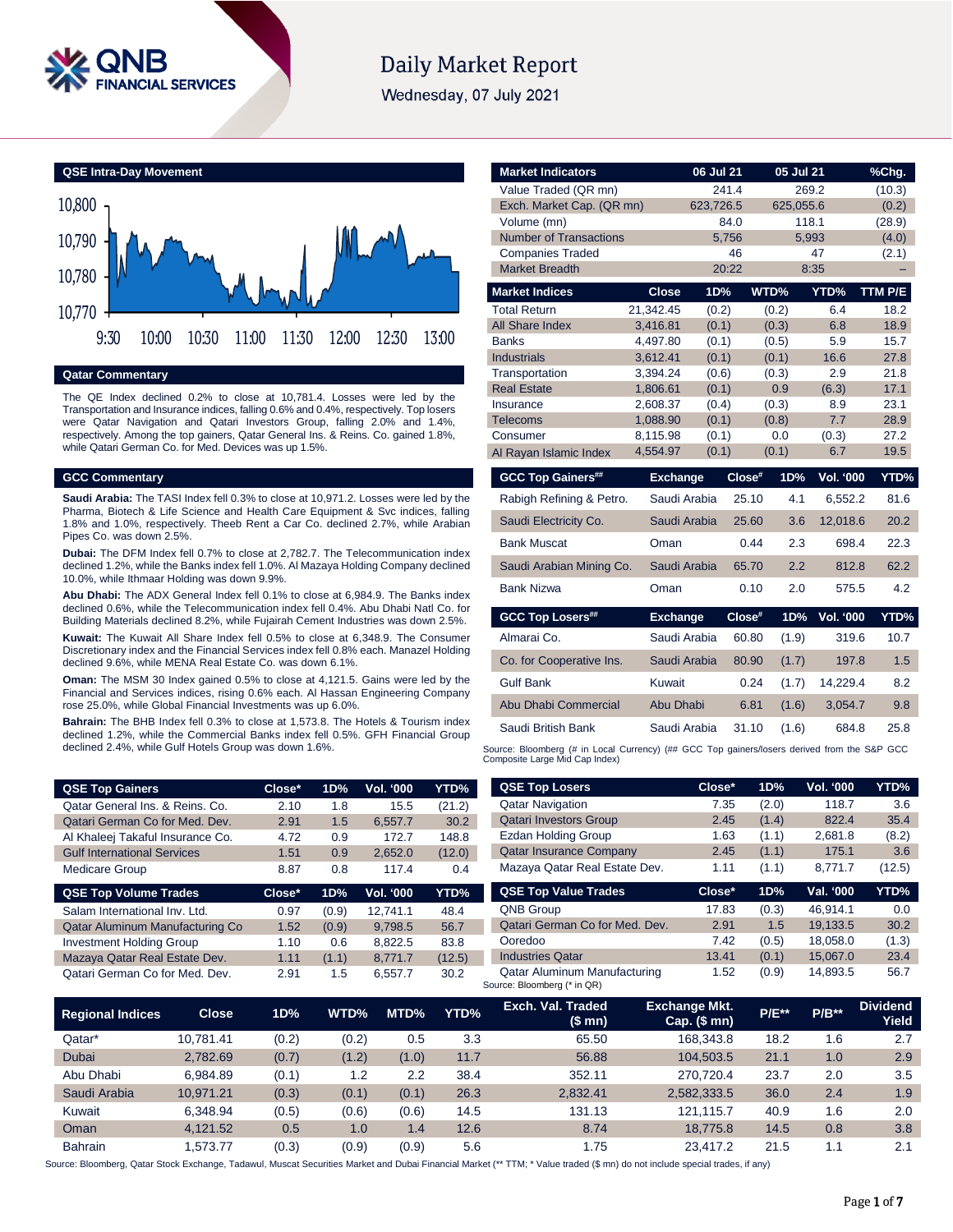# **Qatar Market Commentary**

- The QE Index declined 0.2% to close at 10,781.4. The Transportation and Insurance indices led the losses. The index fell on the back of selling pressure from Qatari and foreign shareholders despite buying support from GCC and Arab shareholders.
- Qatar Navigation and Qatari Investors Group were the top losers, falling 2.0% and 1.4%, respectively. Among the top gainers, Qatar General Ins. & Reins. Co. gained 1.8%, while Qatari German Co for Med. Devices was up 1.5%.
- Volume of shares traded on Tuesday fell by 28.9% to 84.0mn from 118.1mn on Monday. Further, as compared to the 30-day moving average of 167.3mn, volume for the day was 49.8% lower. Salam International Inv. Ltd. and Qatar Aluminum Manufacturing Co. were the most active stocks, contributing 15.2% and 11.7% to the total volume, respectively.

| <b>Overall Activity</b>        | Buy %*   | Sell %*  | Net (QR)        |
|--------------------------------|----------|----------|-----------------|
| Qatari Individuals             | 36.25%   | 36.75%   | (1, 194, 737.0) |
| <b>Qatari Institutions</b>     | 25.02%   | 28.11%   | (7,452,224.8)   |
| Qatari                         | 61.27%   | 64.86%   | (8,646,961.8)   |
| <b>GCC Individuals</b>         | 0.74%    | 0.64%    | 252,602.4       |
| <b>GCC</b> Institutions        | 7.64%    | 0.74%    | 16,659,579.1    |
| <b>GCC</b>                     | 8.38%    | 1.37%    | 16,912,181.4    |
| Arab Individuals               | 12.53%   | 10.70%   | 4,417,582.8     |
| <b>Arab Institutions</b>       | $0.00\%$ | $0.00\%$ |                 |
| Arab                           | 12.53%   | 10.70%   | 4,417,582.8     |
| <b>Foreigners Individuals</b>  | 2.74%    | 4.56%    | (4,406,867.9)   |
| <b>Foreigners Institutions</b> | 15.08%   | 18.51%   | (8,275,934.6)   |
| <b>Foreigners</b>              | 17.82%   | 23.07%   | (12,682,802.5)  |

Source: Qatar Stock Exchange (\*as a % of traded value)

# **Global Economic Data and Earnings Calendar**

#### **Global Economic Data**

| <b>Date</b> | <b>Market</b> | <b>Source</b>                   | <b>Indicator</b>                | Period | Actual | Consensus | <b>Previous</b> |
|-------------|---------------|---------------------------------|---------------------------------|--------|--------|-----------|-----------------|
| 06-07       | US            | Markit                          | Markit US Services PMI          | Jun    | 64.6   | 64.8      | 64.8            |
| 06-07       | US            | <b>Markit</b>                   | Markit US Composite PMI         | Jun    | 63.7   | $-$       | 63.9            |
| 06-07       | US            | Institute for Supply Management | <b>ISM Services Index</b>       | Jun    | 60.1   | 63.5      | 64              |
| 06-07       | UK            | <b>Markit</b>                   | Markit/CIPS UK Construction PMI | Jun    | 66.3   | 64        | 64.2            |

Source: Bloomberg (s.a. = seasonally adjusted; n.s.a. = non-seasonally adjusted; w.d.a. = working day adjusted)

### **Earnings Calendar**

| <b>Tickers</b> | <b>Company Name</b>                                  | Date of reporting 2Q2021 results | No. of days remaining | <b>Status</b> |
|----------------|------------------------------------------------------|----------------------------------|-----------------------|---------------|
| <b>QNBK</b>    | QNB Group                                            | 11-Jul-21                        | 4                     | Due           |
| <b>QFLS</b>    | <b>Qatar Fuel Company</b>                            | $11$ -Jul-21                     | $\overline{4}$        | <b>Due</b>    |
| QGTS           | <b>Qatar Gas Transport Company Limited (Nakilat)</b> | 12-Jul-21                        | 5                     | Due           |
| <b>MARK</b>    | Masraf Al Rayan                                      | 13-Jul-21                        | $6\phantom{1}6$       | <b>Due</b>    |
| <b>VFQS</b>    | Vodafone Qatar                                       | 14-Jul-21                        |                       | Due           |
| <b>QIBK</b>    | <b>Qatar Islamic Bank</b>                            | 14-Jul-21                        | 7                     | <b>Due</b>    |
| <b>QEWS</b>    | Qatar Electricity & Water Company                    | 14-Jul-21                        |                       | Due           |
| <b>MCGS</b>    | <b>Medicare Group</b>                                | 15-Jul-21                        | 8                     | <b>Due</b>    |
| <b>KCBK</b>    | Al Khalij Commercial Bank                            | 15-Jul-21                        | 8                     | Due           |
| <b>NLCS</b>    | Alijarah Holding                                     | 15-Jul-21                        | 8                     | <b>Due</b>    |
| <b>ABQK</b>    | Ahli Bank                                            | 15-Jul-21                        | 8                     | Due           |
| <b>QIIK</b>    | <b>Qatar International Islamic Bank</b>              | 26-Jul-21                        | 19                    | <b>Due</b>    |
| <b>DHBK</b>    | Doha Bank                                            | 27-Jul-21                        | 20                    | Due           |
| <b>IHGS</b>    | <b>INMA Holding Group</b>                            | 08-Aug-21                        | 32                    | <b>Due</b>    |

Source: QSE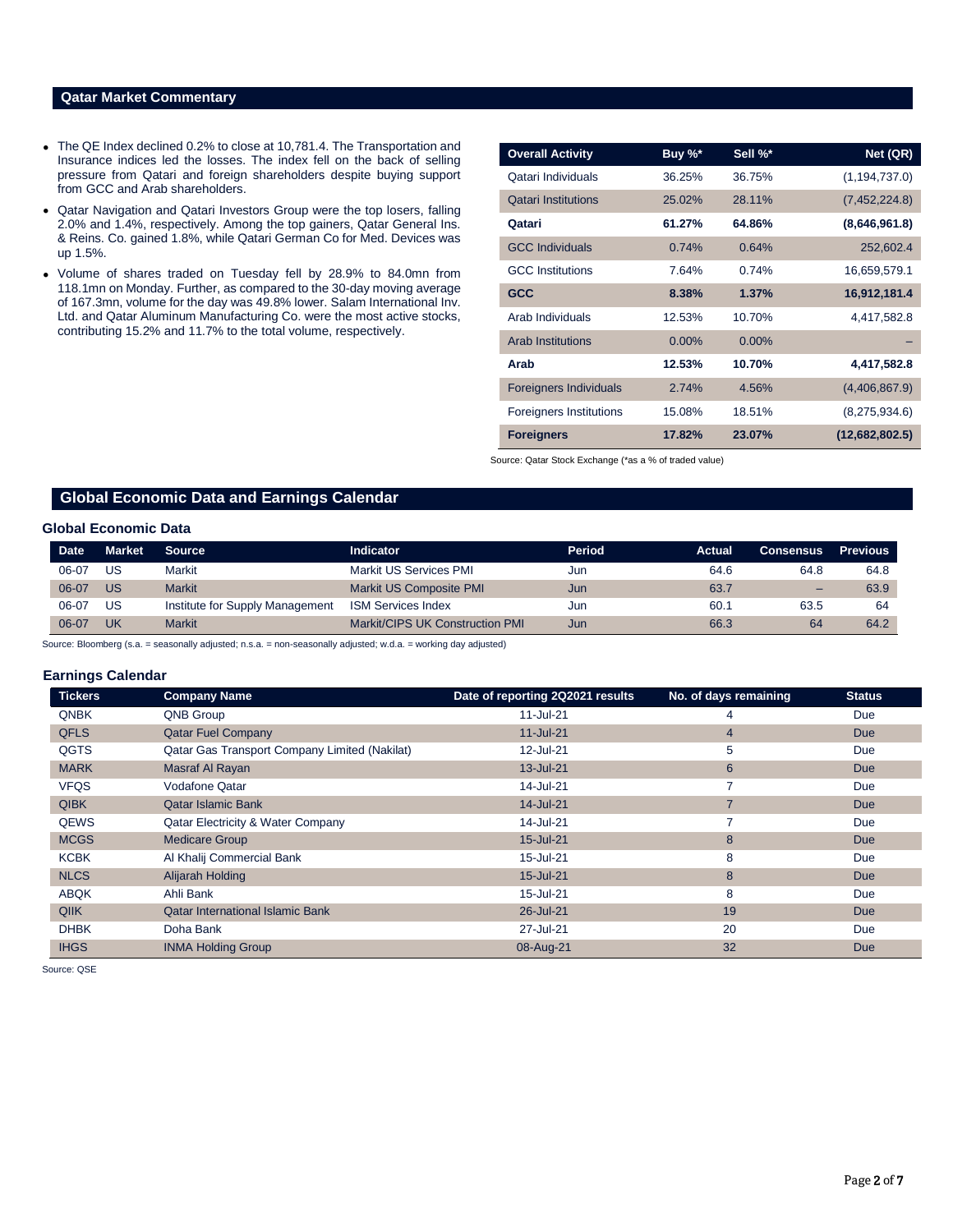### **News**

#### **Qatar**

- **QNCD plans to raise foreign ownership to 100% –** Qatar National Cement Company (QNCD) announced that the company's board of directors has recommended approving the increase in the percentage of non-Qatari ownership to 100% of the company's capital, after the approval of the regulatory authorities, in line with the stated directions of the state. The date of the extraordinary general assembly meeting will be set to approve the recommendation, after obtaining the necessary approvals, in accordance with the provisions of the applicable laws and regulations in the State of Qatar. (QSE)
- **MCGS to disclose its semi-annual financial results on July 15 –** Medicare Group Company (MCGS) will disclose its financial statement for the period ending June 30, 2021 on July 15, 2021. (QSE)
- **QEWS to hold its investors relation conference call on July 15 –** Qatar Electricity & Water Company (QEWS) will hold the conference call with the Investors to discuss the financial results for the Semi-Annual 2021 on July 15, 2021 at 12:30pm, Doha Time. (QSE)
- **BLDN eyes Ethiopian market –** Baladna (BLDN) has expressed interest to invest in Ethiopia. Officials at the Ethiopian Embassy in Qatar visited the company, one of the largest dairy producers in that country, spreading over an area of 2.4mn square meters. It has a capacity to house up to 24,000 cows in a comfortable and well-conditioned environment, allowing them to reach their production capacity comfortably. (Bloomberg)
- **Al Meera boosts eco-friendly efforts –** Al Meera Consumer Goods Company (Al Meera) distributed over 100,000 paper bags to customers on the occasion of International Plastic Bag Free Day on July 3, in line with its "pivotal role in championing sustainability across the board and owing to its prominence as a national leader in environmental responsibility". International Plastic Bag Free Day, celebrated annually, encourages the adoption of environment-friendly products such as paper and cloth bags to dissuade the use of single-use plastic bags. The initiative, held in collaboration with the Ministry of Municipality and Environment, is in line with Al Meera's ongoing efforts to promote a sustainable future. "A champion of green initiatives, the retailer hosts recycling stations at over half of its branches that have contributed to the recycling of over 7mn plastic bottles and cans," Al Meera said in a statement. (Gulf-Times.com)
- **QNBFS, Group Securities top QSE brokerage business –** The Group Securities and QNB Financial Services (QNBFS) continued to dominate the brokerage business as they together contributed about 69% of the total trade turnover in the Qatar Stock Exchange in the first six months of this year, according to the bourse's data. The Group Securities, a conventional brokerage firm, witnessed a robust jump in its share in the trade turnover on the QSE as volumes and transactions through it rose substantially in the review period. The Group Securities' share stood at 47% during January-June 2021 compared to 34% a yearago period. Its trading turnover more than doubled YoY to QR56.56bn at the end of June 2021. The transactions through it soared 59.98% to 1.28mn and volumes expanded 66% 35.54mn at the end of June 30, 2021. The QNB subsidiary QNBFS' trade turnover amounted to QR21.31bn, which constituted 21.93% of the total traded value in the first six months of 2021 against 26.51% the year-ago period. The turnover expanded 23.84% year-on-year as transactions through it grew 25.23% to 517,011 and volumes by 18.26% to 5.57mn at the end of June 30, 2021.

CBQIS, the stock broking arm of Commercial Bank, accounted for 9.16% of trade turnover during January-June 2021 compared to 12.84% in the corresponding period of 2020. The brokerage's trade turnover saw 6.78% yearly increase to QR11.02bn, while transactions shrank 1.72% to 298,232 despite 22.81% jump in volume to 2.8mn shares in the review period. (Gulf-Times.com)

- **QCB issues treasury bills worth QR600mn –** The Qatar Central Bank (QCB) issued Tuesday treasury bills for July 2021, for three, six and nine months, with a value of QR600mn. The QCB said in a release published on its official website that the treasury bills were distributed as follows: QR300mn for three months at an interest rate of 0.33%; QR200mn for six months at an interest rate of 0.42%; QR100mn for nine months at an interest rate of 0.35%. The issuance of the treasury bills is part of the Qatar Central Bank's monetary policy initiatives and its efforts to strengthen the financial system in the State of Qatar as well as to activate the tools available for open market operations. (Gulf-Times.com)
- **Fitch Assigns Qatar Petroleum's bonds final 'AA-' Rating –** Fitch Ratings has assigned Qatar Petroleum's (QP) newly issued \$12.5bn bonds a final senior unsecured rating of 'AA-', in line with the company's Long-Term Issuer Default Rating (IDR). The multitranche comprises \$1.5bn of 1.375% bonds due 2026, \$3.5bn of 2.25% bonds due 2031, \$3.5bn of 3.125% bonds due 2041, and \$4bn of 3.3% bonds due 2051. Fitch understands from management that proceeds from the issuance will primarily be used to fund growth projects. QP's 'AA-' rating is constrained by that of sole shareholder - Qatar (AA-/Stable) - given strong links between the company and the sovereign, in line with Fitch's Government-Related Entities (GRE) and Parent and Subsidiary Linkage (PSL) Rating Criteria. Fitch assesses the Standalone Credit Profile (SCP) of QP at 'aa+', which is supported by the large scale of its LNG franchise, low production costs, large reserve base and conservative leverage. While focused on a single country, its operations are predominantly gas, which makes it better placed for energy transition than other oil and gas majors. Key constraints include completion risk for large capex projects related to an increase in LNG production, and political risk. (Bloomberg)
- **Jefferies: Global LNG Market to Get 'Very Tight' in 2023-2024 –** Global LNG market is expected to be "slightly tight" this year and in 2022, and "very tight" in 2023-2024, supporting elevated spot gas prices, analysts at Jefferies said in a report. As gas demand grows by 1% a year through 2040, LNG expands 3 times faster. Supply and demand balance will normalize in 2025 and loosen thereafter until the end of the decade. Spot prices to remain well above historical average of \$6-7 per mmbtu for spot Asian benchmark JKM, which is about half the current rate. Term contracts will remain under pressure as Qatar aggressively markets LNG from its expanding production lines. "Qatar is the lowest cost supplier of LNG, other projects will not be able to justify projects economics with slopes below 11%". (Bloomberg)
- **PM inaugurates Umm Al Houl power plant expansion project –** Prime Minister and Minister of Interior HE Sheikh Khalid bin Khalifa bin Abdulaziz Al Thani inaugurated Umm Al Houl power plant expansion project in Umm Al Houl Economic Zone in Al Wakra City on Tuesday. The PM was briefed on the strategic importance of the plant's expansion and its role in contributing to achieving water security, and the growing role of the private sector in this field. The completion of the water expansion project constitutes a quantum leap towards achieving self-sufficiency in the production of electricity and water. The project enhances the efficiency of national companies in building capacities and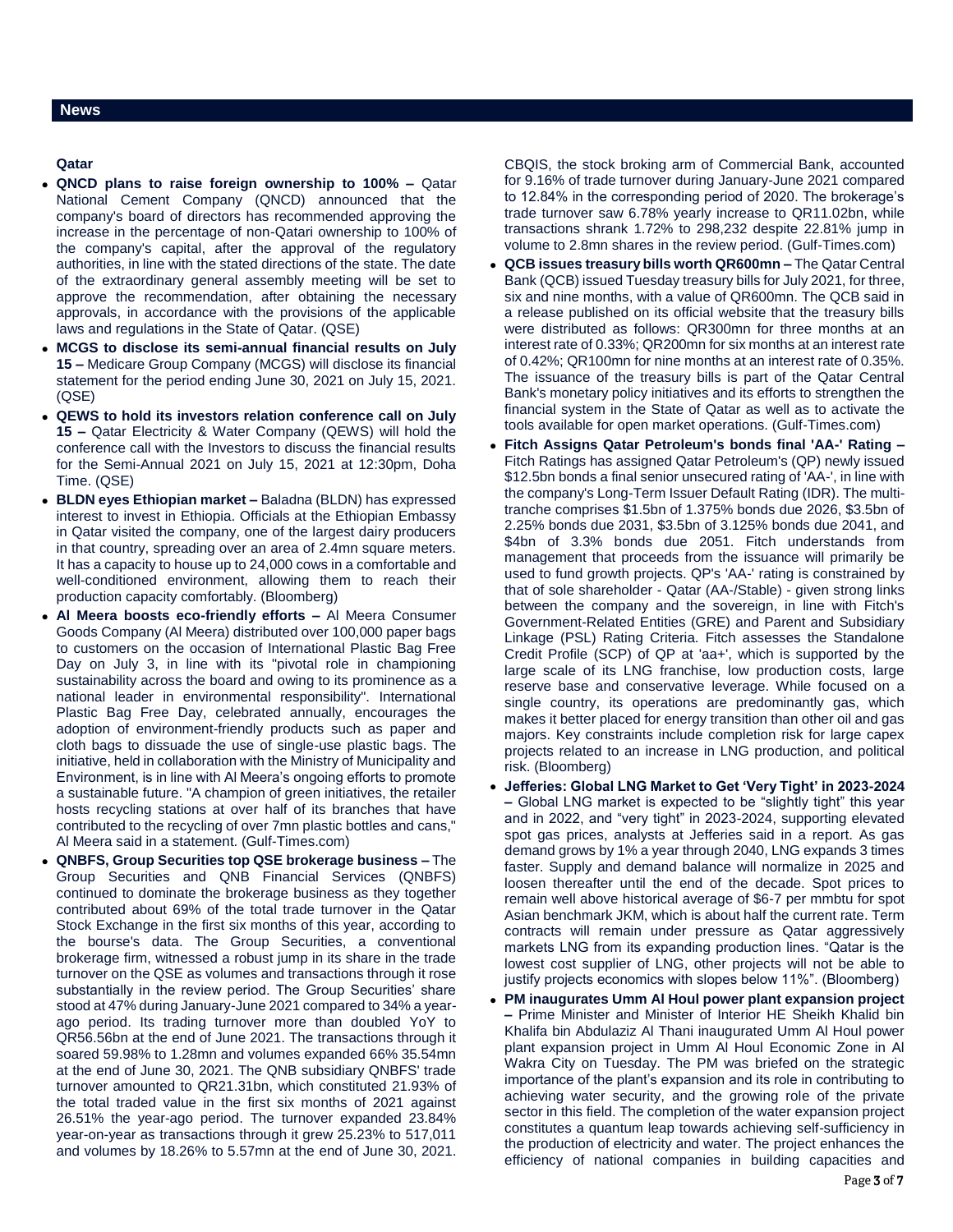achieving the goals of the Qatar National Vision 2030 for building a prosperous and sustainable economy. Umm Al Houl Power Station will meet 30% of the country's electric energy needs, and 40% of its desalinated water needs, producing 2,520 megawatts of electricity and 197.9mn gallons per day of desalinated water. This expansion will increase the production capacity of desalinated water by 61.4mn gallons per day, which raises the water production capacity in Umm Al Houl Power Station to 197.9mn gallons per day. The project has been successfully completed despite the challenges imposed by the ongoing COVID-19 pandemic, and within the budgeted cost of about QR1.64bn, thanks to the dedicated efforts of the national experts and all members of the project's team. (Qatar Tribune, Peninsula Qatar)

- **Three-star hotels record highest occupancy in May –** Qatar's hospitality sector is witnessing a strong rebound with hotels across segments seeing an increase in occupancy rates. Among the hotels, Three-star hotels have recorded the highest occupancy rate in May this year. With gradual easing of COVID-19 related restrictions in the country, hotels have begun to see a rise in the number of guests. The occupancy rate of Three-star hotels has jumped to 76% in May 2021, which is the highest occupancy rate registered by any other category of hotels. The Three-star hotels had seen 57% occupancy rate in same month in 2020, according to the latest report by the Planning and Statistics Authority. Other categories of hotels and hotel apartments have also recorded health occupancy rates. Five-star hotels' occupancy rate increased to 48% in May this year compared to 32% in same month in 2020. In case of Four-star hotels, there was not much change, as their occupancy stood at 49% in May this year, compared to 50% in May last year. Two and one- star hotels witnessed a sharp rise in business as their occupancy rate jumped to 56% in May this year, compared to 35% in same month last year. The occupancy rate is expected to get only better in the coming months as COVID-19 cases continue to decline and more people get vaccines. This will instill greater confidence among citizens and residents and encourage them to enjoy summer vacations in local hotels. (Peninsula Qatar) **International**
- **US Treasury: Yellen to press G20 for higher minimum corporate tax rate –** US Treasury Secretary Janet Yellen will press G20 counterparts this week for a global minimum corporate tax rate above the 15% floor agreed by 130 countries last week, but a rate decision is not expected until future phases of negotiations, US Treasury officials said. The specific rate, and potential exemptions, are among issues still to be determined after 130 countries reached an historic agreement at a Parisbased Organization for Economic Cooperation and Development (OECD) meeting last week. The countries outlined a global minimum tax and the reallocation of taxing rights for large, highly profitable multinational firms. The deal is widely expected to be endorsed by G20 finance leaders when they meet on Friday and Saturday in Venice, Italy. Negotiations on the global minimum tax rate, aimed for completion by the G20 leaders' summit in October, is tied to the outcome of legislation to raise the US minimum tax rate, a Treasury official said. The Biden administration has proposed doubling the US minimum tax on corporations overseas intangible income to 21% along with a new companion "enforcement" tax that would deny deductions to companies for tax payments to countries that fail to adopt the new global minimum rate. The officials said several countries were pushing for a rate above 15%, along with the US. Yellen has been working with the tax-writing committees in Congress to include such provisions in budget "reconciliation" legislation, to align US tax laws with the new international tax goals. (Reuters)
- **ISM survey: US service sector activity cools in June; employment measure contracts –** US services industry activity grew at a moderate pace in June, likely restrained by labor and raw material shortages, resulting in unfinished work continuing to pile up. The Institute for Supply Management said on Tuesday its non-manufacturing activity index fell to 60.1 last month from 64.0 in May, which was the highest reading in the series' history. A reading above 50 indicates growth in the services sector, which accounts for more than two-thirds of US economic activity. Economists polled by Reuters had forecast the index easing to 63.5. The economy has been hit by shortages of labor and raw materials as it reopens after more than a year of disruptions caused by the COVID-19 pandemic. More than 150mn people are fully immunized against the coronavirus, resulting in the lifting of pandemic-related restrictions on businesses and mask mandates, helping demand to revert back to services from goods. The survey's measure of backlog orders increased to a reading of 65.8 from 61.1 in May. New orders remained healthy and there is ample scope for hefty gains in the months ahead, with inventories contracting in June. Inventory sentiment among customers remained poor. Business inventories were depleted in the first quarter amid pent-up demand. With supply constraints showing no sign of letting up, businesses continued to pay more for inputs. The survey's measure of prices paid by services industries dipped to a still-high 79.5 from 80.6 in May, which was the highest reading since September 2005. The continued elevation supports some economists' view that higher inflation to prove to be more persistent than currently envisioned by the Federal Reserve. (Reuters)
- **German industrial orders fall unexpectedly in May –** Orders for German-made goods posted their sharpest slump in May since the first lockdown in 2020, data showed on Tuesday, hurt by weaker demand from countries outside the euro zone and fewer contracts for machinery and intermediate goods. The data published by the Federal Statistics Office showed orders for industrial goods fell by 3.7% on the month in seasonally adjusted terms, marking the first drop in new business this year. This confounded a Reuters forecast of a 1% rise and came after an upwardly revised increase of 1.2% in April. A breakdown of the data showed that foreign demand fell by 6.7%, with orders from outside the euro zone tumbling 9.3%. Domestic demand rose by 0.9%. However, he noted it was also likely that strong pandemic demand for goods such as furniture and healthcare products which had to be produced by German machinery - was also slowing down and would return to more normal levels. The German economy contracted by 1.8% in the first quarter as lockdown restrictions in place since November dampened household spending and raw material shortages created manufacturing bottlenecks. A relaxation of restrictions in the three months to the end of June is expected to have fueled a recovery, and economists are forecasting growth for the summer despite supply bottlenecks crimping production of many industrial companies. Demand for capital goods, such as machinery and vehicles, fell by 4.6% while orders for intermediate goods contracted by 3.6%, the data showed. Orders for consumer goods rose. (Reuters)
- **German workers on short-time work falls to lowest level since Feb 2020 –** The number of employees put on short-time work schemes in Germany fell to 1.5mn people in June, the lowest level since February 2020, as easing COVID-19 restrictions boosted demand for jobs, the Ifo institute said. This represented 4.5% of overall employees after 6.8% in May, Ifo said, adding that the estimate was based on a business survey and data from the Federal Labor Office. In the hospitality sector, the number of people on the schemes fell to 331,000 in June from 520,000 in May, Ifo said, adding that more than 30% of staff in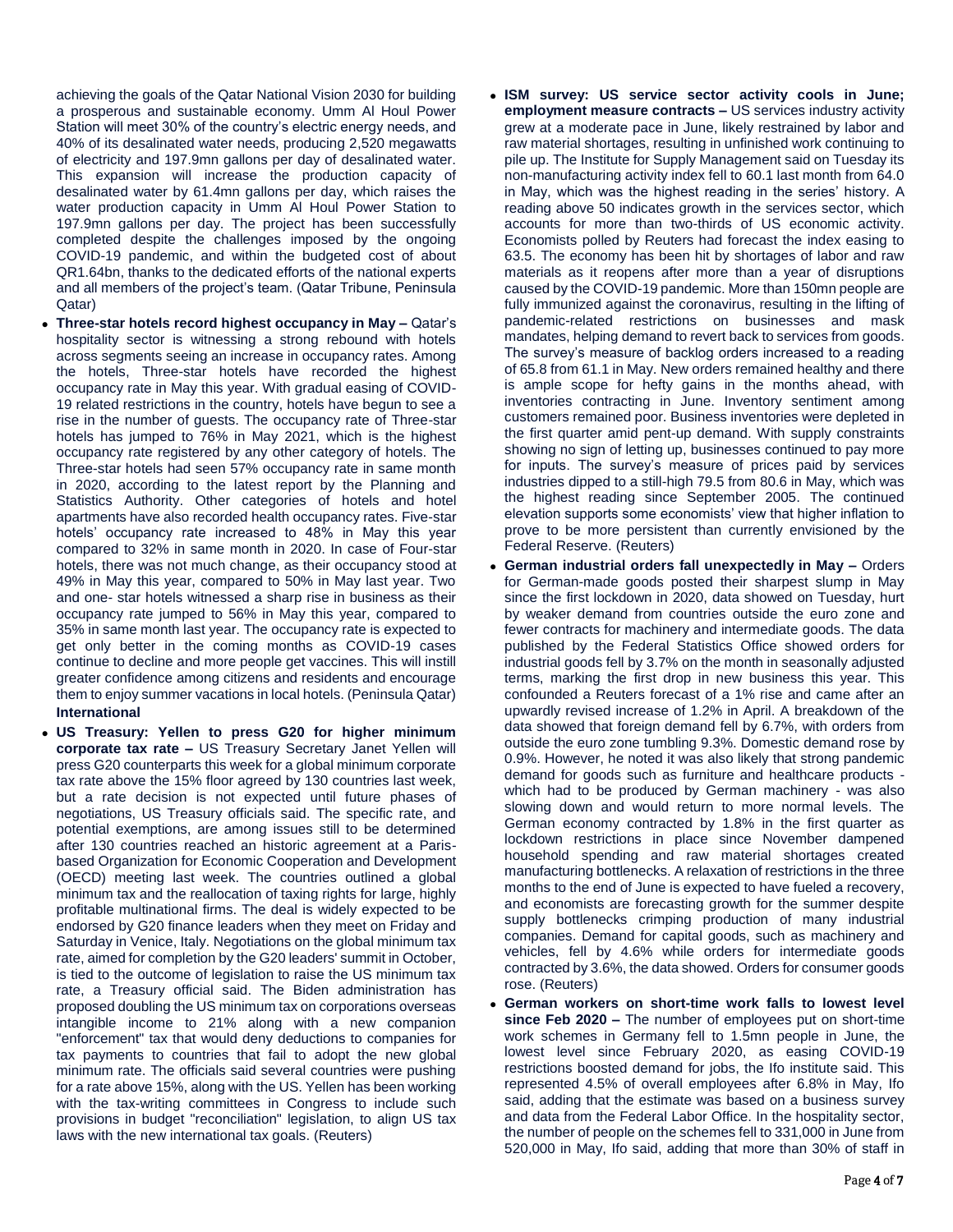the sector were still on short-time work. Ifo said supply bottlenecks for raw materials have not yet impacted on the number of short-time workers in the industry. Short-time work allows employers to switch staff onto shorter working hours during an economic downturn to keep them on the payroll. It aims to prevent shocks such as the coronavirus crisis leading to mass unemployment. (Reuters)

- **Japan's May household spending growth slows from previous month –** Japan's household spending rose at a doubledigit rate in May as consumers bought cars and mobile phones, though the pace of growth slowed from the prior month as a new wave of COVID-19 infections weighed on consumer confidence. Japan's economy is struggling to shake off the drag from the coronavirus pandemic after the government put in place "quasiemergency" measures in Tokyo and other major areas to curb a resurgence of infections. Household spending grew 11.6% YoY in May, the third month of gains, after a 13.0% rise in April, government data showed on Tuesday. That was stronger than a median market forecast for a 10.9% gain in a Reuters poll. But the gains were heavily skewed by the recoil effect from last year's plunge, when the pandemic and a nationwide state of emergency shuttered businesses and disrupted day to day life. Stripping out big-ticket items like housing, cars and gifts, household spending was up 8.9% YoY, but down 6.5% compared to the same month two years earlier - a sign the recovery is taking time to bed in. The MoM figures showed a 2.1% contraction compared with a forecast decline of 3.7%, the Ministry of Internal Affairs and Communications data showed. (Reuters)
- **Japan government expects economy to return to pre-COVID levels by year-end –** Japan's economy is set to recover to prepandemic levels by the end of this year, helped by solid exports as well as consumer spending supported by progress in vaccinations, the government said in revised estimates released on Tuesday. In a mid-year review, the government now forecasts that during the fiscal year to end-March, the economy will expand 3.7% and at some point real gross domestic product (GDP) will exceed the 547tn Yen (\$4.9tn) marked in October-December 2019. "Japan's recovery will be moderate in the first half of this fiscal year but accelerate in the latter half due to steady gains in exports and capital expenditure," the government said, adding there would also be a pickup in services spending. The forecasts appear to show a weaker expansion than the government's January estimate of 4.0% growth for this fiscal year. But that is largely due to a smaller-than-expected 4.6% contraction for the economy in fiscal 2020. Growth for the next fiscal year is expected to slow to 2.2% as the pace of exports moderates. But robust domestic demand will lift GDP to a record 558 trillion yen, according to the projections which serve as a basis for policymaking and crafting the state budget. The forecasts follow a central bank report on Monday that painted a cautiously upbeat view on regional economies in a sign policymaker prefer to hold off on ramping up monetary or fiscal stimulus measures any time soon. The world's third-largest economy is currently lagging the US, Britain and many European countries in vaccinations. Rising infection numbers have forced Japan to maintain "quasi" state of emergency curbs weeks before the Tokyo Olympic Games begin on July 23. (Reuters)

#### **Regional**

- **Saudi Arabia raises SR10.412bn from Sukuk offering –** Saudi Arabia has raised SR10.412bn from its July local Sukuk offering, Finance Ministry stated. (Bloomberg)
- **Saudi Arabia signs agreement with IATA to establish regional headquarters –** Saudi Arabia's General Authority of Civil Aviation has signed an agreement for the International Air Transport Association to set up its Africa and Middle East regional office in the Kingdom, the authority said in a press release on

Tuesday. "The presence of the regional office of the International Air Transport Association (IATA) in the kingdom will augment the provision of the necessary support for air transport companies within the Kingdom and the region," the authority added. (Reuters)

- **Saudi Arabia raises August crude oil official selling prices for Asia –** Top oil exporter Saudi Arabia has raised the August official selling prices (OSPs) of all crude grades it sells to Asia, the country's state oil producer Aramco said on Tuesday. It set the August OSP for the flagship Arab light crude at \$2.70 a barrel above the Oman/Dubai average for Asia, up \$0.80 from July. Saudi Arabia set its Arab Light OSP to northwest Europe at a discount of \$1.10 a barrel against ICE Brent for August, compared with a discount of \$1.90 for July, Aramco said. The OSP to the US was set at a premium of \$1.25 a barrel over Argus Sour Crude Index (ASCI), \$0.20 up from July. (Reuters)
- **Saudi Arabia's Tanmiah Food sets IPO offer price at top of range –** Tanmiah Food Co. has completed the book-building process for institutional subscription with coverage ratio of 9,534%. The final offer price has been set at SR67 per share. (Bloomberg)
- **UAE's May consumer prices fall 0.38% YoY –** The UAE's consumer prices fell 0.38% YoY in May versus -0.54% in April, according to the UAE National Bureau Statistics. Consumer prices rose 0.25% MoM. (Bloomberg)
- **Dubai's consumer confidence rises to its highest since 2011 –** The second quarter of 2021 saw consumer optimism in Dubai rising to its highest level since 2011, according to the quarterly Consumer Confidence Index of Dubai's Department of Economic Development (Dubai Economy). Consumer confidence rose to 151 points in 2Q2021, a marked increase from the 125 points recorded in the same period last year and the 145 points in 1Q2021. CEO of the Commercial Compliance and Consumer Protection (CCCP) Sector at Dubai Economy, Mohammed Ali Rashid Lootah said, "The latest Consumer Confidence Index, which shows remarkable improvements in consumer perceptions in Dubai during the second quarter of this year, reflects the growing momentum of broader economic recovery. For example, 75% of consumers were positive on jobs, compared to 32% in the same period in 2020. Besides, 91% of consumers were also optimistic of finding a job in the next 12 months, compared to 75% in the same period last year. (Zawya)
- **Dubai Aerospace Enterprise signs \$500mn deals –** Dubai Aerospace Enterprise has recently signed agreements to sell 9 narrow and wide-body aircrafts worth \$500mn, state-run WAM reported without providing further details. (Bloomberg)
- **Emaar expects to delist malls unit by year-end –** Dubai's largest listed developer Emaar Properties expects to buy out minority shareholders of Emaar Malls and delist the business by year-end, a spokesperson said on Tuesday. The all-share deal to make Emaar Malls a wholly-owned subsidiary of Emaar Properties was announced in March, less than a decade after shares in the malls unit were listed. "We expect the entire merger process to complete before year end," an Emaar spokesperson said in response to Reuters queries. Emaar Properties, which already owns close to 85% of Emaar Malls, will swap 0.51 of its own shares for each remaining share of Emaar Malls, the two companies said in March. The Emaar spokesperson said on Tuesday that United Arab Emirates regulator the Securities & Commodities Authority (SCA) was reviewing the proposal "as part of the normal process. We are hopeful SCA will issue its final approval in the coming weeks." (Reuters)
- **Emirate of Sharjah sells \$750mn in 10-year Sukuk –** The Emirate of Sharjah sold \$750mn in 10-year sukuk on Tuesday in its second international bond sale of the year, as it seeks to plug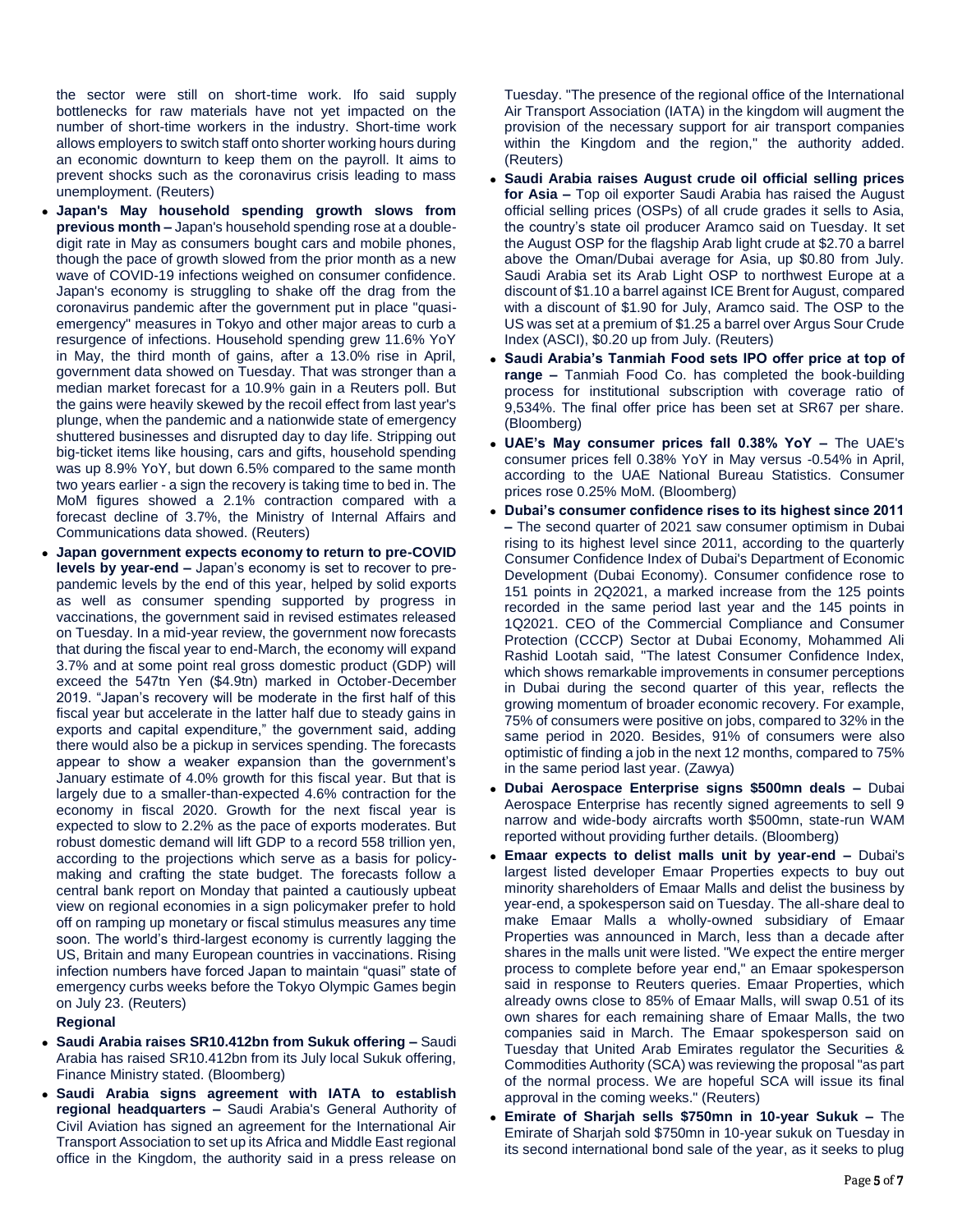finances hit by the impact of the COVID -19 pandemic. Sharjah sold the Islamic bonds at 3.2%, tightened 30 basis points from initial price guidance after the Sukuk attracted more than \$2.75bn in orders, the document from one of the banks on the deal showed. The deal comes despite governments of the hydrocarbon -rich Gulf benefiting from a rebound from the shock of last year's oil price crash, with Brent crude at around \$76 on Tuesday, and the COVID -19 pandemic's impact lessening. Still, the bond sale was needed to plug its deficit, projected to edge down slightly to AED7.5bn in 2021 from AED7.8bn last year, according to the Sukuk prospectus, reviewed by Reuters. (Reuters)

- **IHC unit Easy Lease buys 70% stake in 1885 Delivery Services –** Easy Lease Motorcycle Rental, a unit of Abu Dhabi's International Holding Co., acquires 70% stake in 1885 Delivery Services. It did not provide financial terms. 1885 Delivery Services operates in the UAE with a plan to create a hybrid model of third -party logistics and direct rider management offering services to food - tech and aggregators. It is the second acquisition Easy Lease's has completed in less than 12 months after investment in Dubai -based Uplift Delivery Services. (Bloomberg)
- **Oman asks IMF technical assistance for debt strategy, fiscal framework –** Oman has asked the International Monetary Fund (IMF) to provide technical assistance to help the country develop a medium -term debt strategy and strengthen its fiscal framework, the IMF said. The Gulf oil producer, one of the weakest financially in the region, has been hit hard by the twin shock of lower oil prices and the coronavirus crisis last year. Real GDP shrank 2.8% and the state budget deficit ballooned to 19.3% of GDP due to lower oil revenue and the economic downturn, the IMF said in a statement on Tuesday. Oman launched austerity measures last year which helped it maintain access to the international debt markets ahead of debt redemptions worth about \$11bn this year and next. (Reuters)
- Kuwait sells KD240mn 182-day bills; bid-cover at 10.56x -Kuwait sold KD240mn of 182 -day bills due on January 4, 2022. Investors offered to buy 10.56 times the amount of securities sold. The bills have a yield of 1.25% and settled on July 6. (Bloomberg)
- **Ithmaar sale of assets to Bank of Bahrain and Kuwait cancelled –** The planned sale of Ithmaar Holding's assets to Bank of Bahrain and Kuwait (BBK) has been cancelled, according to a bourse filing published on Tuesday. The Bahrain -based holding company signed a memorandum of understanding with BBK last year for the potential sale of its subsidiary Ithmaar Bank. The deal was supposed to include specific assets of another subsidiary, IB Capital, an Islamic investment firm. In a new statement to the Bahrain Bourse and Dubai Financial Market, Ithmaar Holding said the transaction could not go through and the acquisition talks have been abandoned. "Following preliminary due diligence and discussions, both parties could not agree on amicable terms and conditions that would maximize their shareholders' interests," Ithmaar said. "Both parties have agreed to abandon all efforts in this connection." (Zawya)
- **Bahrain sells BHD26mn 182-day Islamic Sukuk; bid-cover at** 7.32x - Bahrain sold BHD26mn of 182-day Islamic Sukuk due on January 6, 2022. Investors offered to buy 7.32 times the amount of securities sold. The Sukuk will settle on July 8. (Bloomberg)